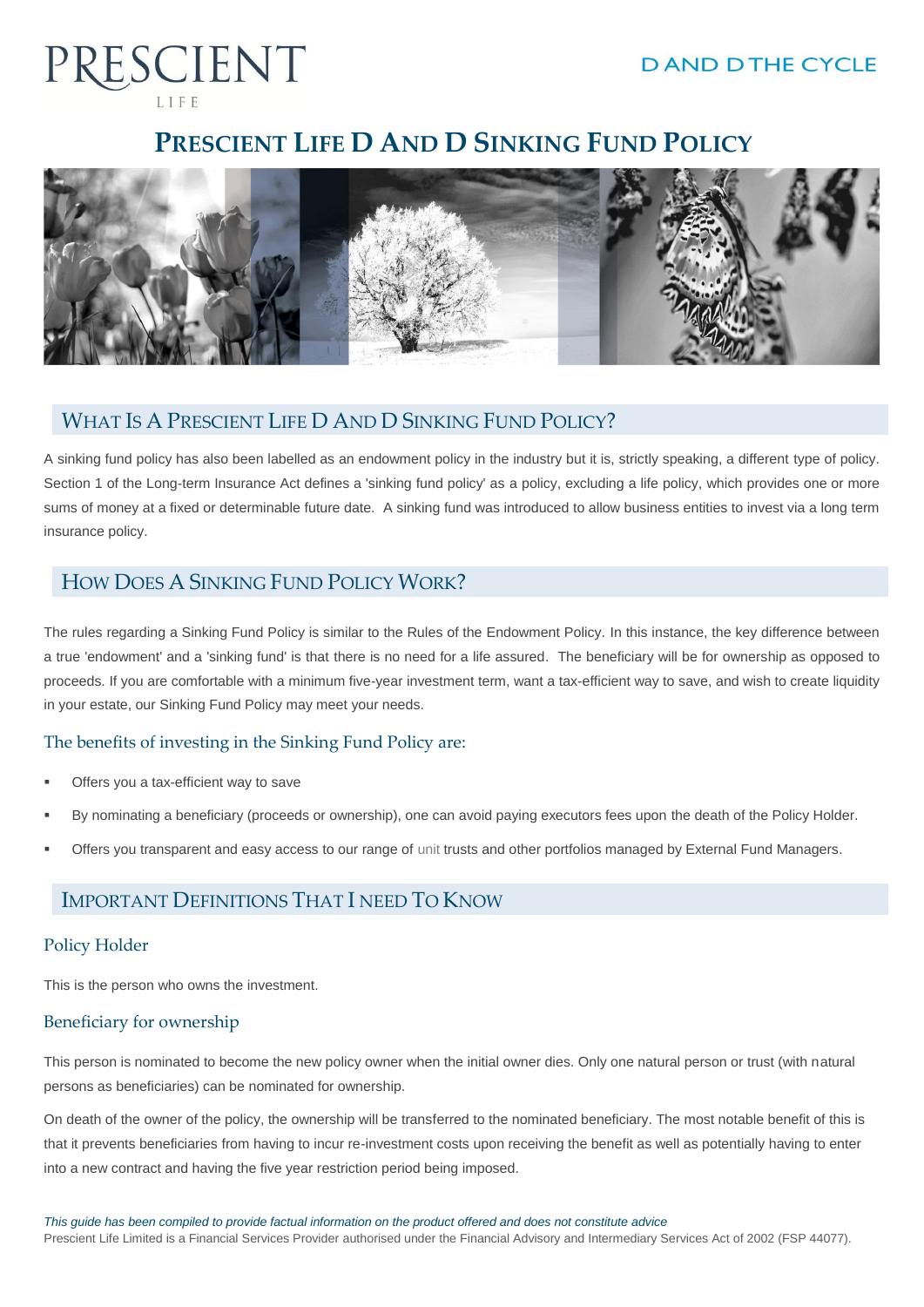The appointment of a nominee of ownership will lapse in the case of an outright cession.

### CAN I ACCESS MY MONEY?

#### Legislation provides that during any restriction period, you may make one withdrawal.

The maximum amount you may withdraw is the lesser of:

- your contributions during the restriction period, including any market value in the policy the day before the restriction period started plus 5% compound interest; or
- the market value of the investment account less fees and charges. Any remaining balance (more than R2 500) in must stay invested until the restriction period ends.

#### If the policy is not in a restriction period:

- You may withdraw part or all of the value of the policy, which is the market value in the investment account less fees and charges, and/or
- You may also schedule regular withdrawals from your Policy

### CAN I ADD CONTRIBUTIONS TO MY POLICY?

You may make additional contributions to your policy at any time. However, should these contributions exceed 120% of your annual contributions in the prior two-year period your investment will enter an extended restriction period for another five years from the date of the exceeding contribution.

### WHAT IS THE TAX TREATMENT OF THE POLICY?

In terms of income tax legislation we (Prescient Life) are required to pay income tax and capital gains tax (CGT) at a rate which depends on how you are classified. For this purpose, you are classified as a natural person, company, or an untaxed policyholder. Trusts are taxed according to the classification of the beneficiary.

Income tax is incurred and recovered from the policy when income distributions made within a unit trust are received. We pay tax on any capital gains that may arise. This means that on the sale of units to pay a benefit from the policy, the benefit may be reduced by a provision for CGT. Any sale of units to pay fees or charges or a sale of units to effect a switch from one unit trust to another may create a CGT liability which will be recovered from the policy benefit when it is paid out.

#### Who can invest and what tax rates apply:

A net capital gain is multiplied by the inclusion rate applicable to the person to arrive at the taxable capital gain. The inclusion rates are set out in the table below:

| <b>Policy Holder</b>        | Rate of Tax            | Capital Gains Tax inclusion rate |
|-----------------------------|------------------------|----------------------------------|
| Natural person              | 30%                    | 33.3%                            |
| Company / Close Corporation | 28%                    | 66.6%                            |
| <b>Retirement Fund</b>      | $0\%$                  | $0\%$                            |
| Non tax paying organisation | $0\%$                  | $0\%$                            |
| <b>Trusts</b>               | Look through principle | Look through principle           |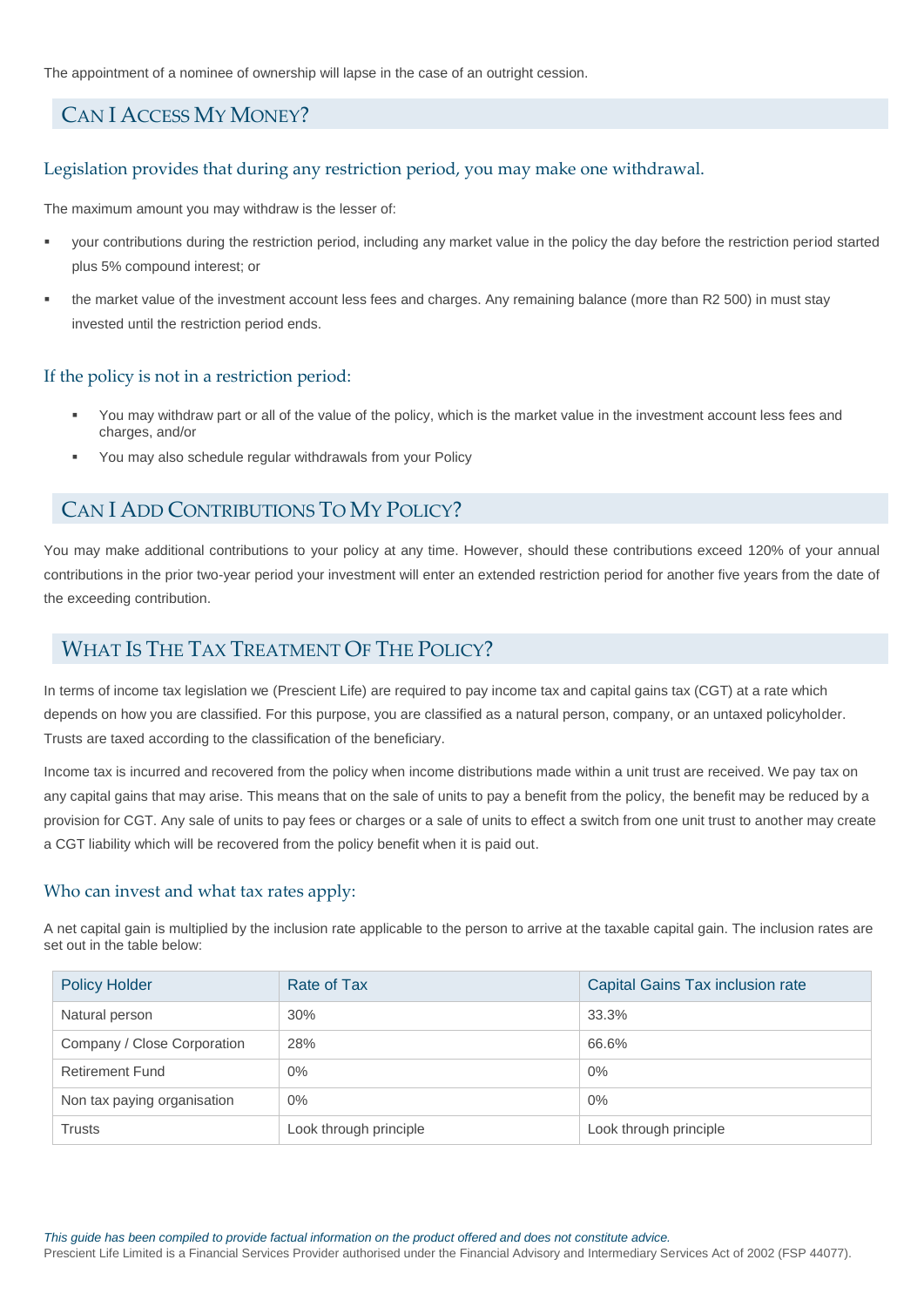# WHAT HAPPENS IF I DIE?

In the case of a sinking fund, no death benefit is payable on the death of the policy holder. The policy continues until it is surrendered. If a nominee for ownership was appointed, he/she will become the new owner if the original policy owner dies. The surrender value of the policy will be an asset in the estate of the deceased owner for the purpose of estate duty.

### CAN THE POLICY BE USED AS SECURITY?

Your investment may be ceded as a security or an outright cession.

## CAN I TAKE A LOAN AGAINST THE POLICY

Loans cannot be taken against the policy. You are only allowed to make one surrender within your restriction period.

### CAN I TRANSFER THIS POLICY TO ANOTHER INSURER?

You may not transfer this investment to another policy or transfer another policy to Prescient.

### WHAT IS IT GOING TO COST ME?

You will pay an on-going administration fee which depends on the size of your investment. All fees are quoted as a percentage of assets under management on an annual basis:

|                                     | $Investments <$ R5m | Investments R5m-R10m | Investments > R10m |
|-------------------------------------|---------------------|----------------------|--------------------|
| <b>Prescient Administered Funds</b> | 0.4218%             | ን.342%               | 0.285%             |

The on-going administration fee includes all the costs apart from the expenses associated with the management of the investments. The investment management costs are shown in the "Investment Options" brochure in the Total Expense Ratio column. Prescient does not charge initial fees when you purchase a policy or switching fees should you decide to switch your underlying investment options.

### WHAT DO I NEED TO DO TO GET STARTED?

- 1. Complete the Prescient D And D Sinking Fund Policy application form.
- 2. Send the completed application form and supporting documentation to D and D:

| Fax   | +27 21 700 3700          |
|-------|--------------------------|
| Email | prescient@thecycle.co.za |

### WHAT HAPPENS AFTER I SIGN UP?

The administrator of the policy will provide you with the following:

- 1. A transaction confirmation statement and a policy document
- 2. Quarterly statements